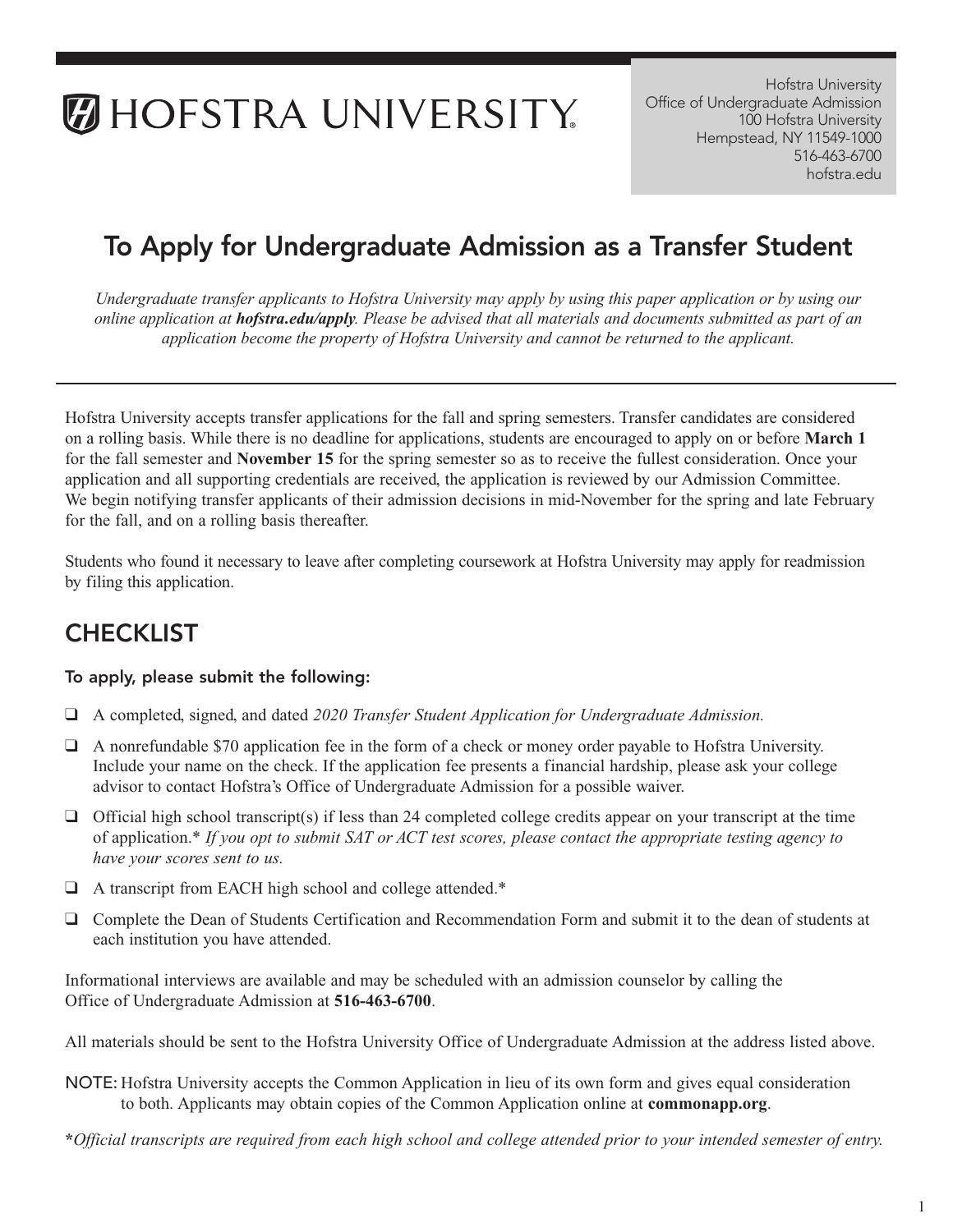#### **DESTRA UNIVERSITY** 2020 Transfer Student Application for Undergraduate Admission

1. PERSONAL INFORMATION *(Please print in ink.) \*Please be sure to provide your legal given name (the name used on transcripts and standardized tests, for example).* 

| LAST NAME/SURNAME*                                       | <b>FIRST NAME*</b>                                                                                                                        |                                                                                                                           | MIDDLE NAME*                                                                                                                                                                                                                                                                                |
|----------------------------------------------------------|-------------------------------------------------------------------------------------------------------------------------------------------|---------------------------------------------------------------------------------------------------------------------------|---------------------------------------------------------------------------------------------------------------------------------------------------------------------------------------------------------------------------------------------------------------------------------------------|
| PREFERRED FIRST NAME (if different from your legal name) |                                                                                                                                           |                                                                                                                           | OTHER NAMES YOU HAVE USED ON TRANSCRIPTS OR TEST SCORES                                                                                                                                                                                                                                     |
| PERMANENT ADDRESS LINE 1                                 |                                                                                                                                           |                                                                                                                           |                                                                                                                                                                                                                                                                                             |
| PERMANENT ADDRESS LINE 2 (IF APPLICABLE)                 |                                                                                                                                           |                                                                                                                           |                                                                                                                                                                                                                                                                                             |
| <b>CITY</b>                                              | <b>STATE/PROVINCE</b>                                                                                                                     | <b>ZIP/POSTAL CODE</b>                                                                                                    | <b>COUNTRY</b>                                                                                                                                                                                                                                                                              |
| HOME PHONE NUMBER                                        | INTERNATIONAL PHONE NUMBER (if applicable)                                                                                                | CELL PHONE NUMBER                                                                                                         | $\Box$ I give permission to Hofstra University to<br>send me important updates via text messaging.<br>(Standard messaging charges apply.)                                                                                                                                                   |
|                                                          |                                                                                                                                           |                                                                                                                           | SEX: FEMALE** NALE**                                                                                                                                                                                                                                                                        |
| <b>EMAIL ADDRESS</b><br><b>DATE OF BIRTH</b>             |                                                                                                                                           |                                                                                                                           | **Please indicate your sex. If your current legal sex differs<br>from your sex assigned at birth, please feel free to report<br>your legal sex. If you would like the opportunity, we<br>invite you to share more about your gender identity via<br>email to transferadmission@hofstra.edu. |
|                                                          |                                                                                                                                           | EITIZENSHIP STATUS DUS Citizen or U.S. National DUS Bubl Citizen* DUS. Refugee or Asylee*                                 | $\Box$ U.S. Permanent Resident*<br>$\Box$ Other*                                                                                                                                                                                                                                            |
|                                                          | "IndisatReforgeteyoofAsitikeenship" U.S. Permanent Resident+                                                                              | +Country of citizenship:<br>Country of birth:                                                                             |                                                                                                                                                                                                                                                                                             |
|                                                          | DoCytherc(tNoom4ly. So)ld16 Valitlelef. Sindisaire DolferyDfNotizerIshijfessidindinaticy yoft biethrent visa type:                        |                                                                                                                           |                                                                                                                                                                                                                                                                                             |
|                                                          | DoDaten of uncherchief white differential States $\Box$ Yes $\Box$ Nothat of the experimental export the constant tion states your visa?: |                                                                                                                           |                                                                                                                                                                                                                                                                                             |
|                                                          |                                                                                                                                           | Datblof'entdychtte what hypedostuies: you intend to apply hat college, university, or other institution issued your visa? |                                                                                                                                                                                                                                                                                             |
|                                                          | If "No," indicate what type of visa you intend to apply for:                                                                              |                                                                                                                           |                                                                                                                                                                                                                                                                                             |
|                                                          |                                                                                                                                           |                                                                                                                           |                                                                                                                                                                                                                                                                                             |
| <b>OPTIONAL INFORMATION</b>                              |                                                                                                                                           |                                                                                                                           |                                                                                                                                                                                                                                                                                             |

- 1. Are you Hispanic or Latino (a person of Cuban, Mexican, Puerto Rican, South or Central American, or other Spanish culture or origin, regardless of race)? ❑ Yes ❑ No
- 2. Select one or more of the following races: ❑ American Indian or Alaska Native ❑ Asian ❑ Black or African American ❑ Native Hawaiian or Other Pacific Islander ❑ White
- 3. Please indicate your U.S. military service status (if applicable): ❑ U.S. Military Active Duty ❑ U.S. Reserves or National Guard ❑ Veteran of U.S. Armed Forces ❑ U.S. Military Dependent/Spouse/Widow(er) Service Dates: (mo/yr)\_\_\_\_\_\_\_\_\_\_\_ to (mo/yr)\_\_\_\_\_\_\_\_\_\_\_\_

#### 2. ACADEMIC INTERESTS AND INFORMATION

**Semester of entry:** ❑ Spring 2020 *(classes start January 2020)* ❑ Fall 2020 *(classes start September 2020)* 

Do you plan to attend full-time or part-time? ❑ Full-time ❑ Part-time

Type of applicant: 
□ Transfer First-Year (student who is attending or has attended a college/university with fewer than 24 credits earned at the time of application) ❑ Transfer (student who is attending or has attended a college/university with 24 or more credits earned at the time of application)

Do you or will you have an associate degree prior to enrolling at Hofstra?  $\Box$  Yes  $\Box$  No

Are you applying for admission to a second bachelor's degree program?  $\Box$  Yes  $\Box$  No

 Are you transferring from a two-year or four-year college/university? ❑ Two-Year ❑ Four-Year ❑ Re-admit *(previously attended Hofstra and received grades)*  How many credits do you expect to transfer to Hofstra? \_

**Housing plans:** Do you plan to live on campus? ❑ Yes ❑ No ❑ Haven't Decided

Are you planning to apply for financial assistance? ❑ Yes ❑ No

*Hofstra encourages all students to file a FAFSA. Eligible students are offered funds to help families make a high-quality private education at Hofstra more accessible. To be considered, a FAFSA must be completed.* 

Have you previously applied to Hofstra?  $\Box$  Yes  $\Box$  No If "Yes," indicate semester and year:  $\Box$ 

**Academic interest(s) and/or intended major \_\_\_\_\_\_\_\_\_\_\_\_\_\_\_\_\_\_\_\_\_\_\_\_\_\_\_\_\_\_\_\_\_\_\_\_\_\_\_\_\_\_\_\_\_\_\_\_\_\_\_\_\_\_\_\_\_\_\_\_\_\_\_\_\_\_\_\_\_\_\_\_\_\_\_\_\_\_\_\_\_\_\_\_\_** 

Refer to **[hofstra.edu/majors](https://hofstra.edu/majors)** for a list of program options. *This selection is not binding.* 

 ❑ Hofstra University Honors College (HUHC) *following options:* ❑ Pre-Chiropractic ❑ Pre-Dental ❑ Pre-Law ❑ Pre-Medical  $\Box$  Program for Academic Learning Skills (PALS) (for students with  $\Box$  Pre-Nursing  $\Box$  Pre-Optometry  $\Box$  Pre-Osteopathy  $\Box$  Pre-Physical Therapy documented learning disabilities; additional fees apply)  $\Box$  Pre-Physi Special Enrollment Options **Pre-advising Options:** The Center for University Advising provides *Please indicate your interest in either of the following options.* preprofessional support for students contemplating graduate studies in either law or Refer to **[hofstra.edu/options](https://hofstra.edu/options)** for information. health-related professions. *Please indicate if you are interested in any of the*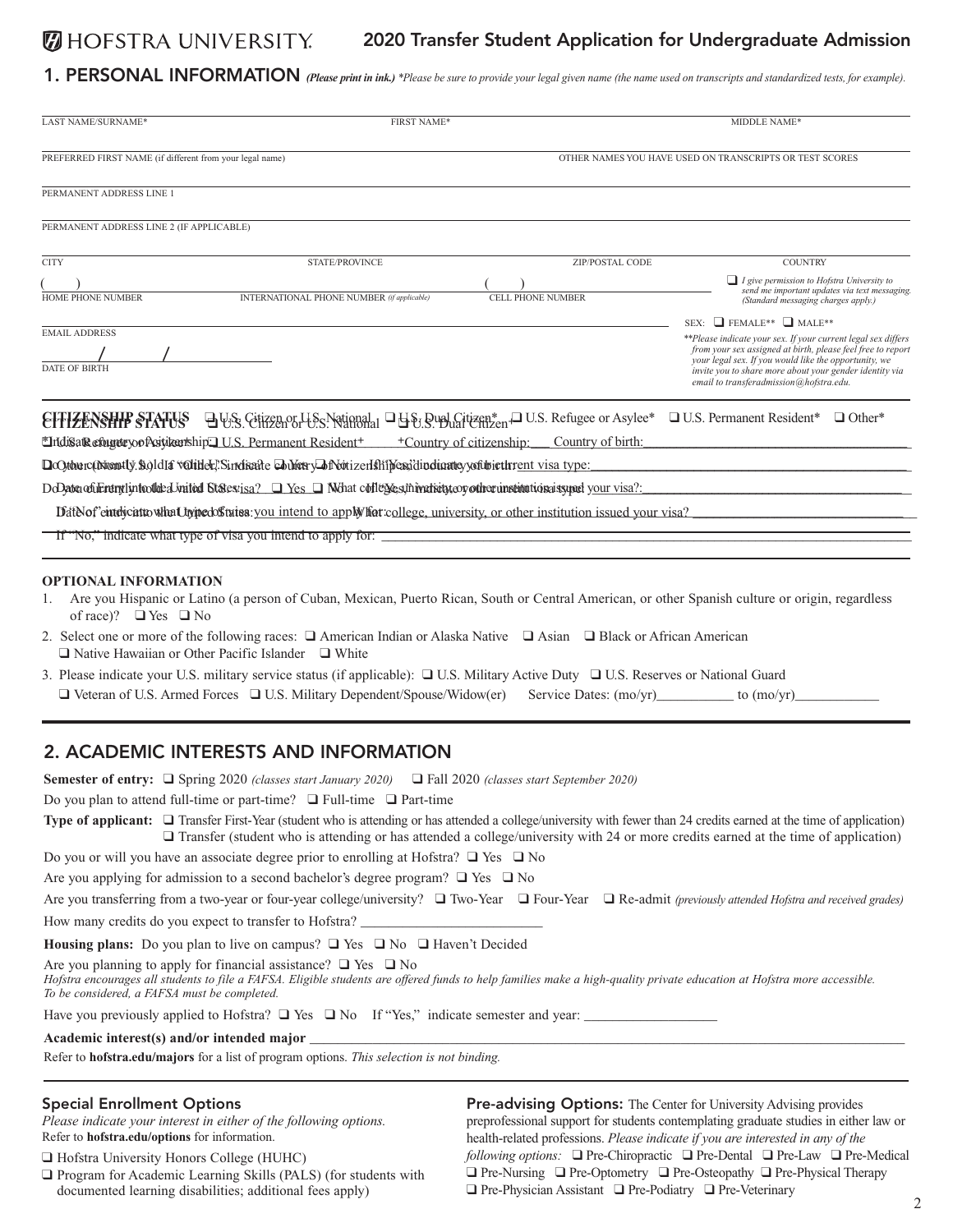### 3. EDUCATION INFORMATION HIGH SCHOOL DATA

| NAME OF HIGH SCHOOL                                                                                                                | <b>CITY</b>                            | <b>STATE/PROVINCE</b>                              | <b>ZIP/POSTAL CODE</b>                                                        | <b>COUNTRY</b> |
|------------------------------------------------------------------------------------------------------------------------------------|----------------------------------------|----------------------------------------------------|-------------------------------------------------------------------------------|----------------|
| CEEB CODE                                                                                                                          | (If unknown, contact guidance office.) | GRADUATION DATE /                                  | MO/YR                                                                         |                |
| If you have earned fewer than 24 credits, please submit your high school transcript and provide us with the following information. |                                        |                                                    |                                                                               |                |
| What was your cumulative high school grade point average?                                                                          |                                        | GPA Scale                                          |                                                                               |                |
| What was your class rank?                                                                                                          |                                        |                                                    | $\Box$ 4-Point Scale $\Box$ 5-Point Scale $\Box$ 100-Point Scale $\Box$ Other |                |
| Graduating Class Size                                                                                                              |                                        |                                                    |                                                                               |                |
| If you earned a GED, when?                                                                                                         |                                        | If you earned a GED, what was your standard score? |                                                                               |                |

### TEST SCORES

*Submitting standardized test scores to Hofstra is optional.* If you choose to submit scores from the SAT or ACT, official test scores must be sent directly from the testing service.

#### **Please select one of the options below:**

❑ I would like my SAT/ACT scores to be considered as part of my application.

❑ I do not want my SAT/ACT scores to be considered as part of my application.

*Please indicate if you have taken or plan to take any of the following tests:* 

#### SAT: **Please share the dates you have taken or will take the SAT.** SAT TEST DATE #1\_\_\_\_\_\_\_\_\_\_\_\_\_\_\_\_\_ SAT TEST DATE #2\_\_\_\_\_\_\_\_\_\_\_\_\_\_\_\_\_ SAT TEST DATE #3\_\_\_\_\_\_\_\_\_\_\_\_\_\_\_\_\_ **Please share the highest individual SAT scores you have earned so far, even if those scores are from different test dates.**  SAT MATH SCORE \_\_\_\_\_\_\_\_\_\_\_\_\_\_\_\_ SAT EVIDENCE-BASED READING AND WRITING SCORE \_\_\_\_\_\_\_\_\_\_\_\_\_\_\_ SAT ESSAY SCORE – READING (optional) \_\_\_\_\_\_\_\_\_\_\_\_\_\_ SAT ESSAY SCORE – ANALYSIS (optional) \_\_\_\_\_\_\_\_\_\_\_\_\_\_ SAT ESSAY SCORE – WRITING (optional) \_\_\_\_\_\_\_\_\_\_\_\_\_\_ ACT: **Please share the dates you have taken or will take the ACT.**  ACT TEST DATE #1  $\overrightarrow{ACT}$  TEST DATE #2  $\overrightarrow{ACT}$  TEST DATE #3 **Please share the highest individual ACT scores you have earned so far, even if those scores are from different test dates.**  ACT COMPOSITE SCORE \_\_\_\_\_\_\_\_\_\_\_\_\_\_\_\_\_ ACT ENGLISH SCORE \_\_\_\_\_\_\_\_\_\_\_\_\_\_\_\_\_ ACT MATH SCORE \_\_\_\_\_\_\_\_\_\_\_\_\_\_\_\_\_ ACT READING SCORE \_\_\_\_\_\_\_\_\_\_\_\_\_\_\_\_\_ ACT SCIENCE SCORE \_\_\_\_\_\_\_\_\_\_\_\_\_\_\_\_\_ ACT WRITING SCORE \_\_\_\_\_\_\_\_\_\_\_\_\_\_\_\_\_ ADVANCED PLACEMENT:  $\frac{1}{\sqrt{2}}$ MONTH/YEAR SUBJECT SCORE **IB:**  $\frac{1}{\text{MONTHYEAR}}$   $\frac{1}{\text{SUBLECT}}$   $\frac{1}{\text{SCORE}}$ TOEFL: / MONTH/YEAR SUBJECT SCORE MONTH/YEAR SUBJECT SCORE / MONTH/YEAR SUBJECT SCORE MONTH/YEAR SUBJECT SCORE

### COLLEGE/UNIVERSITY DATA

MONTH/YEAR SCORE

If you have attended more than one college or university, please list them in order, starting with the most recently attended.

/ MONTH/YEAR

| <b>COLLEGE NAME</b> | <b>CITY, STATE, COUNTRY</b> | <b>DATES OF ATTENDANCE</b><br>MO/YR TO MO/YR | $#$ OF CREDITS<br><b>COMPLETED/IN PROGRESS</b> | <b>DEGREE EARNED</b> | <b>DATE DEGREE</b><br><b>WAS AWARDED</b> | <b>GPA</b> |
|---------------------|-----------------------------|----------------------------------------------|------------------------------------------------|----------------------|------------------------------------------|------------|
|                     |                             | to                                           |                                                |                      |                                          |            |
|                     |                             | to                                           |                                                |                      |                                          |            |
|                     |                             | to                                           |                                                |                      |                                          |            |
|                     |                             | to                                           |                                                |                      |                                          |            |

**IELTS:** SCORE **ILLIU**. MONTH/YEAR

**SCORE** 

 $\frac{1}{\text{MONTH/YEAR}}$   $\frac{}{\text{SCORE}}$ 

#### **Current College/University Courses**

Please list all courses you are taking this academic year. If you are not currently enrolled, please list courses from your most recent academic year.

| <b>COURSE 1 TITLE</b> | COURSE 1 CREDITS        | <b>COURSE 4 TITLE</b> | COURSE 4 CREDITS |
|-----------------------|-------------------------|-----------------------|------------------|
| <b>COURSE 2 TITLE</b> | COURSE 2 CREDITS        | <b>COURSE 5 TITLE</b> | COURSE 5 CREDITS |
| COURSE 3 TITLE        | <b>COURSE 3 CREDITS</b> | <b>COURSE 6 TITLE</b> | COURSE 6 CREDITS |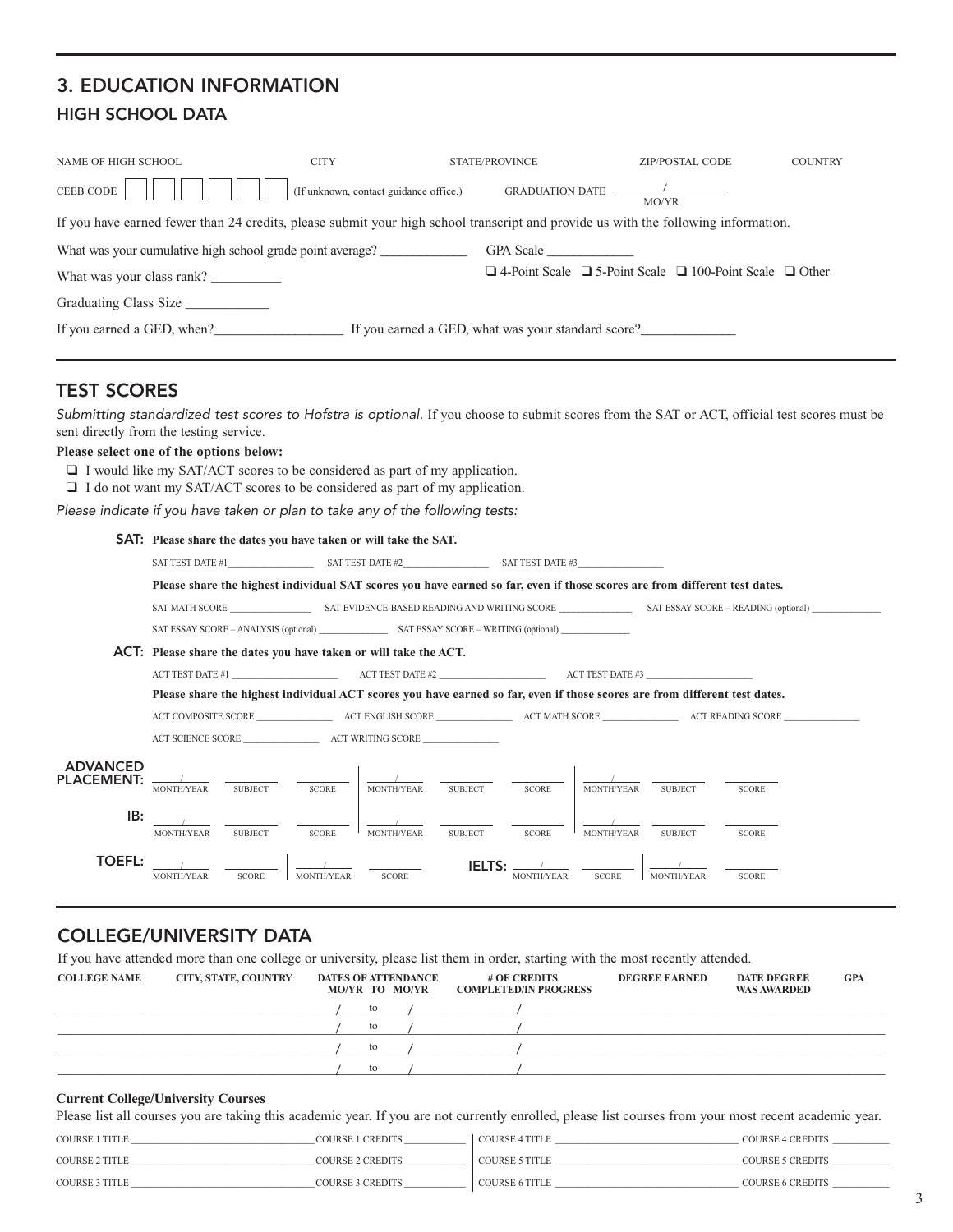# **INFORMATIO**

#### 4. FAMILY **PARENT 1 OR LEGAL GUARDIAN**

| 7. I AIIILI                            |                                                                                                                                                                                                          |                                                  |                                         |                                                 |                                                |                                                |                |
|----------------------------------------|----------------------------------------------------------------------------------------------------------------------------------------------------------------------------------------------------------|--------------------------------------------------|-----------------------------------------|-------------------------------------------------|------------------------------------------------|------------------------------------------------|----------------|
| <b>INFORMATION</b>                     | <b>FIRST</b><br><b>LAST NAME/SURNAME</b>                                                                                                                                                                 |                                                  |                                         |                                                 | IS PARENT 1 STILL LIVING? $\Box$ YES $\Box$ NO |                                                |                |
|                                        | PARENT 1 RELATIONSHIP: FATHER                                                                                                                                                                            | $\Box$ MOTHER                                    | $\Box$ other                            |                                                 |                                                |                                                |                |
|                                        |                                                                                                                                                                                                          |                                                  |                                         |                                                 |                                                |                                                |                |
|                                        | PERMANENT ADDRESS (IF SAME AS YOURS, WRITE "SAME.")                                                                                                                                                      |                                                  |                                         | <b>CITY</b>                                     | STATE/PROVINCE                                 | ZIP/POSTAL CODE                                | <b>COUNTRY</b> |
|                                        | <b>OCCUPATION</b>                                                                                                                                                                                        |                                                  | <b>EMPLOYER</b>                         |                                                 |                                                | <b>EMAIL ADDRESS</b>                           |                |
|                                        |                                                                                                                                                                                                          |                                                  |                                         |                                                 |                                                |                                                |                |
|                                        | HOME PHONE NUMBER                                                                                                                                                                                        |                                                  | <b>WORK PHONE NUMBER</b>                |                                                 |                                                | <b>CELL PHONE NUMBER</b>                       |                |
|                                        | COLLEGE(S)/UNIVERSITY(IES) ATTENDED                                                                                                                                                                      |                                                  |                                         | HIGHEST LEVEL OF EDUCATION ATTAINED             |                                                |                                                |                |
|                                        | PARENT 2 OR LEGAL GUARDIAN                                                                                                                                                                               |                                                  |                                         |                                                 |                                                |                                                |                |
|                                        | <b>LAST NAME/SURNAME</b>                                                                                                                                                                                 |                                                  |                                         | <b>FIRST</b>                                    |                                                | IS PARENT 2 STILL LIVING? $\Box$ YES $\Box$ NO |                |
|                                        | PARENT 2 RELATIONSHIP: FATHER                                                                                                                                                                            | $\Box$ MOTHER                                    | $\Box$ OTHER $\Box$                     |                                                 |                                                |                                                |                |
|                                        | PERMANENT ADDRESS (IF SAME AS YOURS, WRITE "SAME.")                                                                                                                                                      |                                                  |                                         | <b>CITY</b>                                     | STATE/PROVINCE                                 | ZIP/POSTAL CODE                                | <b>COUNTRY</b> |
|                                        | <b>OCCUPATION</b>                                                                                                                                                                                        |                                                  | <b>EMPLOYER</b>                         |                                                 |                                                | <b>EMAIL ADDRESS</b>                           |                |
|                                        |                                                                                                                                                                                                          |                                                  |                                         |                                                 |                                                |                                                |                |
|                                        | HOME PHONE NUMBER                                                                                                                                                                                        |                                                  | WORK PHONE NUMBER                       |                                                 |                                                | <b>CELL PHONE NUMBER</b>                       |                |
|                                        | COLLEGE(S)/UNIVERSITY(IES) ATTENDED                                                                                                                                                                      |                                                  |                                         |                                                 |                                                | HIGHEST LEVEL OF EDUCATION ATTAINED            |                |
|                                        | Parents' marital status (relative to each other): $\Box$ Never married $\Box$ Married $\Box$ Widowed $\Box$ Separated $\Box$ Divorced                                                                    |                                                  |                                         |                                                 |                                                |                                                |                |
|                                        | To whom should we send communications? $\Box$ Parents jointly $\Box$ Father $\Box$ Mother $\Box$ Legal Guardian $\Box$ Other                                                                             |                                                  | $\Box$ Civil union/domestic partnership |                                                 |                                                |                                                |                |
|                                        | With whom do you make your permanent home? $\Box$ Both parents $\Box$ Father $\Box$ Mother $\Box$ Ward of court/state $\Box$ Other                                                                       |                                                  |                                         |                                                 |                                                |                                                |                |
|                                        | $\Box$ Legal Guardian $\Box$ Self<br>Are any immediate family members graduates of or students at Hofstra University? $\Box$ Yes $\Box$ No<br>Relationship<br>Name                                       |                                                  |                                         |                                                 |                                                |                                                |                |
|                                        |                                                                                                                                                                                                          |                                                  |                                         |                                                 |                                                |                                                |                |
|                                        | Are you a Hofstra University employee or the legal dependent of a Hofstra University employee? $\Box$ Yes $\Box$ No<br>If "Yes," please provide the employee's Hofstra University identification number: |                                                  |                                         |                                                 |                                                |                                                |                |
|                                        | List school and community extracurricular activities that have been important to you. You may submit a separate sheet<br>of paper.                                                                       |                                                  |                                         |                                                 |                                                |                                                |                |
| <b>EXTRACURRICULAR</b>                 | <b>ACTIVITY</b>                                                                                                                                                                                          |                                                  |                                         | # OF HOURS PER WEEK                             |                                                | $OFFICE(S)$ HELD OR HONOR(S) EARNED            |                |
| <b>ACTIVITIES,</b>                     |                                                                                                                                                                                                          |                                                  |                                         |                                                 |                                                |                                                |                |
| HONORS,                                |                                                                                                                                                                                                          |                                                  |                                         |                                                 |                                                |                                                |                |
| <b>AWARDS</b> and<br><b>EMPLOYMENT</b> | List any academic honors and awards you have received (e.g., National Merit Scholarship, National Honor Society).                                                                                        |                                                  |                                         |                                                 |                                                |                                                |                |
|                                        | Beginning with the most recent, list work experiences, including internships.<br><b>POSITION</b><br><b>EMPLOYER</b><br>DATES OF EMPLOYMENT (MOYR TO MOYR)<br># OF HOURS PER WEEK                         |                                                  |                                         |                                                 |                                                |                                                |                |
|                                        |                                                                                                                                                                                                          |                                                  |                                         |                                                 |                                                |                                                |                |
|                                        | Please check any of the following activities you may wish to participate in at Hofstra:<br>$\Box$ Art Club                                                                                               | $\Box$ Cultural Club                             |                                         | $\Box$ Intramural Team                          |                                                | $\Box$ Political Club                          |                |
|                                        | $\Box$ Business Club<br>$\Box$ Cause Club                                                                                                                                                                | $\Box$ Education Club<br>$\Box$ Engineering Club |                                         | $\Box$ LGBTQ+ Club<br>$\Box$ Media Organization |                                                | $\Box$ Religious Club<br>$\Box$ Science Club   |                |
|                                        | $\Box$ Communication Club<br>$\Box$ Commuter Club                                                                                                                                                        | $\Box$ Health Club                               |                                         | $\Box$ Performance Club                         |                                                | $\Box$ Social Studies Club                     |                |

| Please check any of the following interests you may wish to pursue at Hofstra: |                                 |                                 |  |  |  |
|--------------------------------------------------------------------------------|---------------------------------|---------------------------------|--|--|--|
| $\Box$ Center for Civic Engagement $\Box$ Leadership Opportunities             |                                 | □ NCAA Division I Athletics     |  |  |  |
| $\Box$ Cultural Events                                                         | $\Box$ Mock Trial               | <b>Preprofessional Programs</b> |  |  |  |
| $\Box$ Fraternities and Sororities                                             | $\Box$ Model UN                 | $\Box$ ROTC-Army                |  |  |  |
| $\Box$ Internships                                                             | $\Box$ Music (Instrument/Vocal) | $\Box$ Speech & Debate          |  |  |  |

- ❑ Spirit Support ❑ Study Abroad
- ❑ Working on Campus
- 
- ❑ WRHU-88.7 FM, Radio Hofstra University 4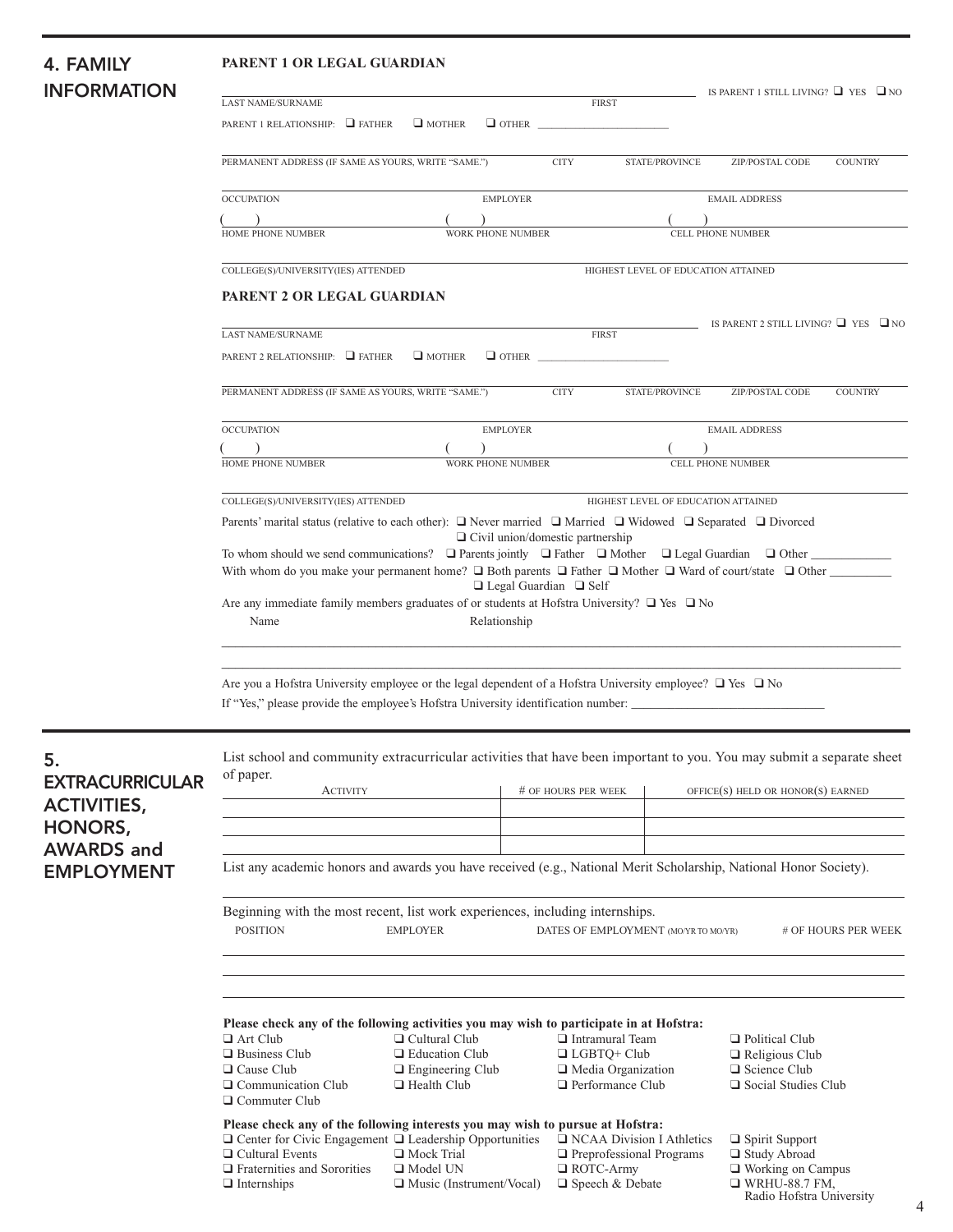| 6. ADDITIONAL      |
|--------------------|
| <b>INFORMATION</b> |

Have you ever been adjudicated guilty or convicted of a misdemeanor or felony, or do you have any charges of a misdemeanor or felony pending against you?

(Note that you are not required to answer "Yes" to this question or provide an explanation if the criminal adjudication or conviction has been expunged, sealed, annulled, pardoned, destroyed, erased, impounded, or otherwise ordered by a court to be kept confdential.)

❏ Yes ❏ No

*If "Yes," attach a detailed explanation.* 

Have you ever been found responsible for a disciplinary violation at any educational institution you have attended from the 9th grade (or the international equivalent) forward, whether related to academic misconduct or behavioral misconduct, that resulted in your probation, suspension, removal, dismissal, or expulsion from the institution, or do you have any charges of disciplinary violations pending against you?

❏ Yes ❏ No

*If "Yes," attach a detailed explanation.* 

**\_\_\_\_\_\_\_\_\_\_\_\_\_\_\_\_\_\_\_\_\_\_\_\_\_\_\_\_\_\_\_\_\_\_\_\_\_\_\_\_\_\_\_\_\_\_\_\_\_\_\_\_\_\_\_\_\_\_\_\_\_\_\_\_\_\_\_\_\_\_\_\_\_\_\_\_\_\_\_\_\_\_\_\_\_\_\_\_\_\_\_\_\_\_\_\_\_\_\_\_\_\_\_\_\_\_\_**  If you are not currently in attendance at a college/university, describe your activities since your last school attendance.

**\_\_\_\_\_\_\_\_\_\_\_\_\_\_\_\_\_\_\_\_\_\_\_\_\_\_\_\_\_\_\_\_\_\_\_\_\_\_\_\_\_\_\_\_\_\_\_\_\_\_\_\_\_\_\_\_\_\_\_\_\_\_\_\_\_\_\_\_\_\_\_\_\_\_\_\_\_\_\_\_\_\_\_\_\_\_\_\_\_\_\_\_\_\_\_\_\_\_\_\_\_\_\_\_\_\_\_ \_\_\_\_\_\_\_\_\_\_\_\_\_\_\_\_\_\_\_\_\_\_\_\_\_\_\_\_\_\_\_\_\_\_\_\_\_\_\_\_\_\_\_\_\_\_\_\_\_\_\_\_\_\_\_\_\_\_\_\_\_\_\_\_\_\_\_\_\_\_\_\_\_\_\_\_\_\_\_\_\_\_\_\_\_\_\_\_\_\_\_\_\_\_\_\_\_\_\_\_\_\_\_\_\_\_\_ \_\_\_\_\_\_\_\_\_\_\_\_\_\_\_\_\_\_\_\_\_\_\_\_\_\_\_\_\_\_\_\_\_\_\_\_\_\_\_\_\_\_\_\_\_\_\_\_\_\_\_\_\_\_\_\_\_\_\_\_\_\_\_\_\_\_\_\_\_\_\_\_\_\_\_\_\_\_\_\_\_\_\_\_\_\_\_\_\_\_\_\_\_\_\_\_\_\_\_\_\_\_\_\_\_\_\_ \_\_\_\_\_\_\_\_\_\_\_\_\_\_\_\_\_\_\_\_\_\_\_\_\_\_\_\_\_\_\_\_\_\_\_\_\_\_\_\_\_\_\_\_\_\_\_\_\_\_\_\_\_\_\_\_\_\_\_\_\_\_\_\_\_\_\_\_\_\_\_\_\_\_\_\_\_\_\_\_\_\_\_\_\_\_\_\_\_\_\_\_\_\_\_\_\_\_\_\_\_\_\_\_\_\_\_** 

If there is any additional information you'd like to provide regarding special circumstances, additional qualifcations, etc., please use the space provided.

**\_\_\_\_\_\_\_\_\_\_\_\_\_\_\_\_\_\_\_\_\_\_\_\_\_\_\_\_\_\_\_\_\_\_\_\_\_\_\_\_\_\_\_\_\_\_\_\_\_\_\_\_\_\_\_\_\_\_\_\_\_\_\_\_\_\_\_\_\_\_\_\_\_\_\_\_\_\_\_\_\_\_\_\_\_\_\_\_\_\_\_\_\_\_\_\_\_\_\_\_\_\_\_\_\_\_\_ \_\_\_\_\_\_\_\_\_\_\_\_\_\_\_\_\_\_\_\_\_\_\_\_\_\_\_\_\_\_\_\_\_\_\_\_\_\_\_\_\_\_\_\_\_\_\_\_\_\_\_\_\_\_\_\_\_\_\_\_\_\_\_\_\_\_\_\_\_\_\_\_\_\_\_\_\_\_\_\_\_\_\_\_\_\_\_\_\_\_\_\_\_\_\_\_\_\_\_\_\_\_\_\_\_\_\_ \_\_\_\_\_\_\_\_\_\_\_\_\_\_\_\_\_\_\_\_\_\_\_\_\_\_\_\_\_\_\_\_\_\_\_\_\_\_\_\_\_\_\_\_\_\_\_\_\_\_\_\_\_\_\_\_\_\_\_\_\_\_\_\_\_\_\_\_\_\_\_\_\_\_\_\_\_\_\_\_\_\_\_\_\_\_\_\_\_\_\_\_\_\_\_\_\_\_\_\_\_\_\_\_\_\_\_ \_\_\_\_\_\_\_\_\_\_\_\_\_\_\_\_\_\_\_\_\_\_\_\_\_\_\_\_\_\_\_\_\_\_\_\_\_\_\_\_\_\_\_\_\_\_\_\_\_\_\_\_\_\_\_\_\_\_\_\_\_\_\_\_\_\_\_\_\_\_\_\_\_\_\_\_\_\_\_\_\_\_\_\_\_\_\_\_\_\_\_\_\_\_\_\_\_\_\_\_\_\_\_\_\_\_\_ \_\_\_\_\_\_\_\_\_\_\_\_\_\_\_\_\_\_\_\_\_\_\_\_\_\_\_\_\_\_\_\_\_\_\_\_\_\_\_\_\_\_\_\_\_\_\_\_\_\_\_\_\_\_\_\_\_\_\_\_\_\_\_\_\_\_\_\_\_\_\_\_\_\_\_\_\_\_\_\_\_\_\_\_\_\_\_\_\_\_\_\_\_\_\_\_\_\_\_\_\_\_\_\_\_\_\_** 

In 500 words or less, please share why you are currently applying to Hofstra University. *Please attach a separate document to the application.* 

**7. DECLARATION**  $\Box$  I declare that the information in my application is complete, factually correct, and honestly presented. I grant the AND SIGNATURE appropriate school official(s) permission to release my transcript(s) to Hofstra University.

> ❑ Yes ❑ No I waive my right to review or access letters and statements of recommendation written on my behalf.

SIGNATURE DATE

**Nondiscrimination Policy:** Hofstra University is committed to extending equal opportunity to all qualifed individuals without regard to race, color, religion, sex, sexual orientation, gender identity or expression, age, national or ethnic origin, physical or mental disability, marital or veteran status (characteristics collectively referred to as "Protected Characteristic") in employment and in the conduct and operation of Hofstra University's educational programs and activities, including admissions, scholarship and loan programs, and athletic and other school-administered programs. For more information, visit **[hofstra.edu/eoe](https://hofstra.edu/eoe)**.

 law, detailed information on campus security and fre safety, including statistics, is available by accessing the Hofstra website at **[hofstra.edu/campussafetyreport](https://hofstra.edu/campussafetyreport)** or by contacting the Advisory **Campus Crime Reporting and Fire Safety Statistics:** In compliance with the federal Jeanne Clery Disclosure of Campus Security Policy and Campus Crime Statistics Act and other federal Committee on Campus Safety. Crime statistics are also available at the U.S. Department of Education website at **[ope.ed.gov/security](https://ope.ed.gov/security)**. The Advisory Committee on Campus Safety will provide upon request all campus crime and fre safety statistics as reported to the U.S. Department of Education. For additional information or a paper copy of the report, please call the Department of Public Safety at 516-463-6606.

**Hofstra University Harassment Policy:** Hofstra's prohibition against discrimination is also addressed in Hofstra's Harassment Policy. The Harassment Policy prohibits harassment – including sexual harassment and sexual violence – based on race, color, religion, sex, sexual orientation, gender identity or expression, age, national or ethnic origin, physical or mental disability, marital or veteran status. Hofstra University is committed to professional and interpersonal respect ensuring that no individuals are subjected to harassment or discriminated against in any way on the basis of any of these protected characteristics. Harassment based on any of these protected characteristics is a form of discrimination prohibited by law and by Hofstra University's Harassment Policy. The Harassment Policy, which is available online at the link referenced below, contains complaint procedures for resolving complaints of harassment in violation of Hofstra's Harassment Policy. Harassment policy link: **[hofstra.edu/harassment](https://hofstra.edu/harassment)**